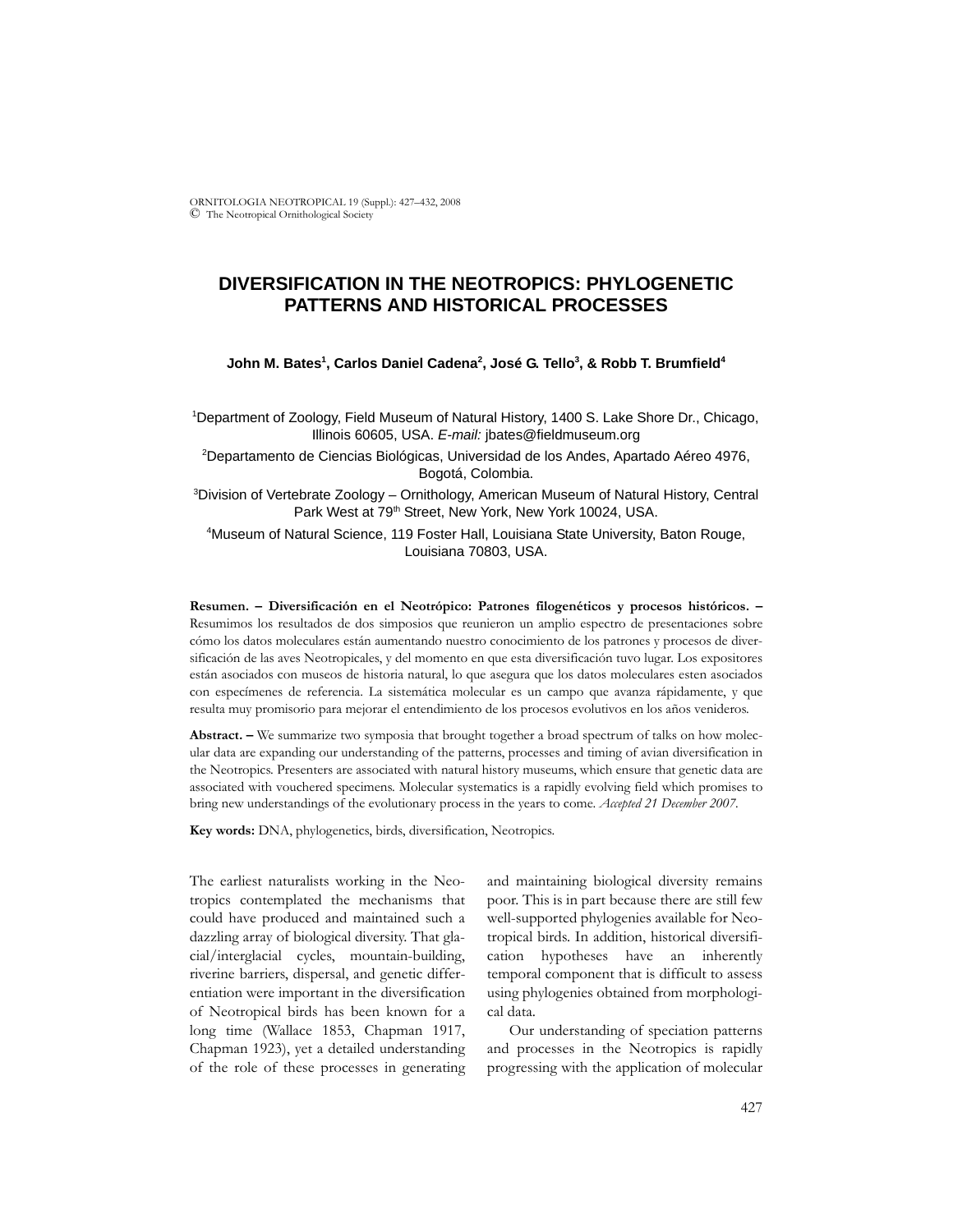#### BATES *ET AL.*

data to help address these questions (e.g., Omland *et al.* 1999, Burns & Naoki 2004, Bates *et al.* 2004, Pérez-Emán 2005, Aleixo *et al.* 2006, Ribas *et al.* 2005, 2006, Weir 2006, Barker 2007, Brumfield & Edwards 2007, Cadena *et al.* 2007). Over the last 30 years, the technologies to gather and study molecular data have been developed and improved at dramatic rates. The costs of performing PCR and DNA sequencing continue to decrease, making the acquisition of molecular data possible for a greater number of ornithologists. The growth of molecular studies of Neotropical birds has also been facilitated by the creation and ongoing maintenance of genetic resources collections (Edwards *et al.* 2005).

Although molecular data have some advantages over morphological data in the context of making inferences about genetic relationships, be they familial or phylogenetic, morphological data still play a vital role in evolutionary studies – phenotypic characters are shaped by evolution through direct interactions with the external environment. Referring to his desire for geneticists and systematists to cooperate, Chapman (1923) stated that, "After all, both are trying to discover real relationships and if the latter from the nature of their material, the limitation of their methods, and the classifiers' necessity of always making some decision infrequently reach erroneous conclusions, their handicaps should win for them the assistance rather than the criticism of those who are discovering more certain means for the determination of affinities than are afforded by most museum specimens."

Phylogenies generated from DNA sequences also have had an immediate impact on taxonomy (e.g., Braun *et al*. 2005, Isler *et al.* 2006). The dynamic nature of taxonomy is illustrated elegantly by the web page of the American Ornithologists' Union's South American Checklist Committee (Remsen *et al.* 2007), which is updated almost daily with taxonomic changes. Anyone can submit a proposal to the committee to be evaluated. As of 13 June, 2007, 291 proposals have been evaluated, with the last two "passing" proposals being decisions to transfer *Picoides mixtus* and *P. lignarius* to *Veniliornis* (Moore *et al*. 2006) and a revision of the linear sequence of *Tangara* tanagers (Burns & Naoki 2004), both based on recent molecular studies.

The two symposia we organized brought together a broad spectrum of talks that illustrate the influences of molecular data on our understanding of the patterns, processes and timing of avian diversification in the Neotropics. In addition, these symposia illustrated well that molecular data are being gathered by an increasing number of Latin American ornithologists, often working in Latin American laboratories. Many of these laboratories are associated with natural history museums, which ensure that genetic data are associated with vouchered specimens. The latter is important not only for identification purposes, but also to help us to understand the relationships between genotype and phenotype (Bates *et al.* 2004, Peterson *et al*. 2007).

Remsen, using a large molecular data set on hummingbirds (McGuire et al. 2007), one of the most diverse and taxonomically challenging Neotropical families, discussed the implications on the classification of hummingbirds at the generic level. New understandings of relationships from the molecular data include the grouping together of a previously unrecognized clade of hummingbirds characterized by "knife-like" bills.

No matter what species concept one favors, molecular data offer important new insights on speciation and species limits. Bates presented an overview of several molecular studies on Neotropical birds and discussed the patterns from these studies in the framework of "ecological and genetic exchangeability" (Crandall *et al.* 2000). Comparing data sets for groups including Galapa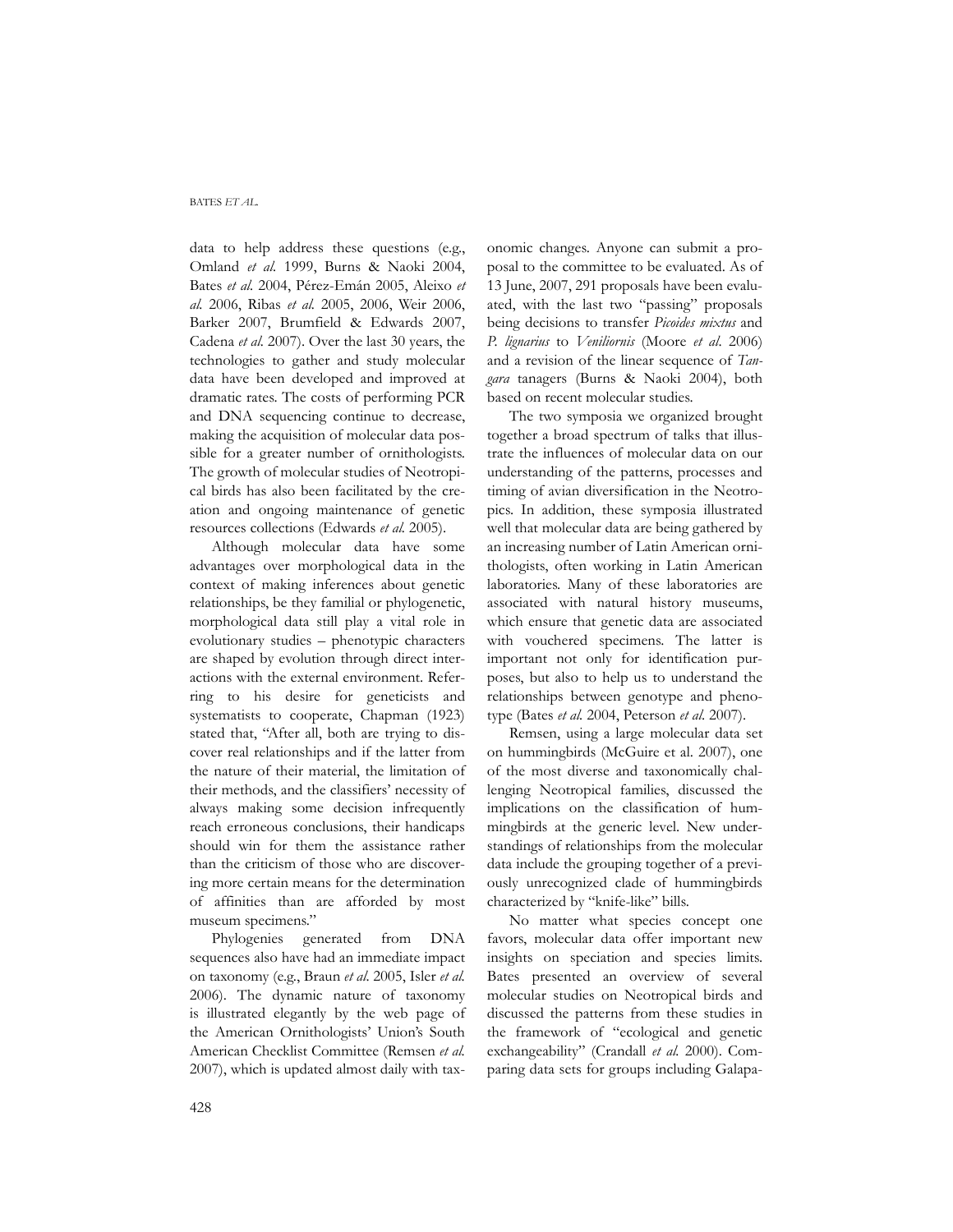gos finches (Sato *et al.* 1999, Zink 2002), Galapagos mockingbirds (*Nesomimus*, Arbogast *et al.* 2006) and Wedge-billed Woodcreeper (*Gylphorhynchus spirurus*, Marks *et al.* 2002), he emphasized the importance of isolation in addition to exchangeability, citing Zink's (2002) assertion that *Geospiza* and *Camarhynchus* finches may best be considered singles species. In contrast, he argued that Galapagos mockingbirds, with reciprocal monophyly on each island sampled, comprise more than the currently recognized four species.

The pattern of high levels of intraspecific genetic variation in traditionally recognized species, particularly in Amazonian birds, was highlighted by Chesser for lineages of antwrens in the genus *Myrmotherula*, and by Aleixo for lineages of manakins and woodcreepers. Results of these studies illustrate the levels of complexity that exist in the history of population subdivision in Amazonian birds. Ribas presented data on patterns of divergence in parrots (Ribas *et al*. 2005, 2006, 2007), which included Amazonian and non-Amazonian taxa. Her data illustrate that parrots display a complicated set of evolutionary exchanges with respect to the major biomes (e.g., Amazonia, Cerrado, the Andes). In lineages of suboscine birds (e.g., antbirds and ovenbirds), the majority of generic lineages have invaded another biome only once, but parrots appear to have had multiple lineages evolve across the Cerrado, Amazonia, and the Andes.

Areas of endemism are thought to represent biogeographic regions that were important historically in the diversification of birds. Vicariance biogeography (Platnick & Nelson 1978) has provided a conceptual framework for testing such biogeographic patterns in the Neotropics, by the prediction that biogeographic patterns shared by a diversity of unrelated taxa must reflect a common underlying vicariant history. While many studies have

corroborated the importance of large-scale vicariant events (e.g., Andean uplift) in Neotropical diversification (e.g., Bates *et al.* 1998, Ribas *et al.* 2007), it is becoming increasingly clear that dispersal across pre-existing barriers has also played an important role. Because dispersal propensity is species-specific, shared biogeographic patterns are not necessarily expected. Brumfield & Burney examined the role of the Andes in the diversification of 40 humid forest species that have populations isolated on opposite sides of the Andes. Their preliminary mitochondrial data illustrated that dispersal propensity of species influenced the level of genetic divergence across the Andes, a relationship not expected under a simple vicariance model.

Pérez-Emán & Cadena presented data on population structure in taxa that live in two major highland regions, the Tepuis and the Andes. Pérez-Emán has found major genetic breaks between populations from the eastern and western Tepui regions, including redstarts (*Myioborus*, Pérez-Emán 2005) as well as a relationship between central Andean and Pantepuian taxa. Cadena presented data on the complex evolutionary patterns in a number of Andean lineages, including tapaculos (*Scytalopus*), wood-wrens *(Henicorhina)* and brush-finches (*Atlapetes*). These studies demonstrate the exciting prospect of uncovering sets of lineages that have responded differently to the same historical events. Studies on both the Andes and the Tepuis reveal that the history of many lineages is complex, such that current patterns of distribution and differentiation are the result of an interplay of various events of dispersal, vicariance, and importantly, extinction.

One of the most intriguing prospects for molecular data is their value in dating divergences on evolutionary trees. Dating molecular data is controversial because it relies on the assumption of a comparable molecular clock across different lineages. Although new ana-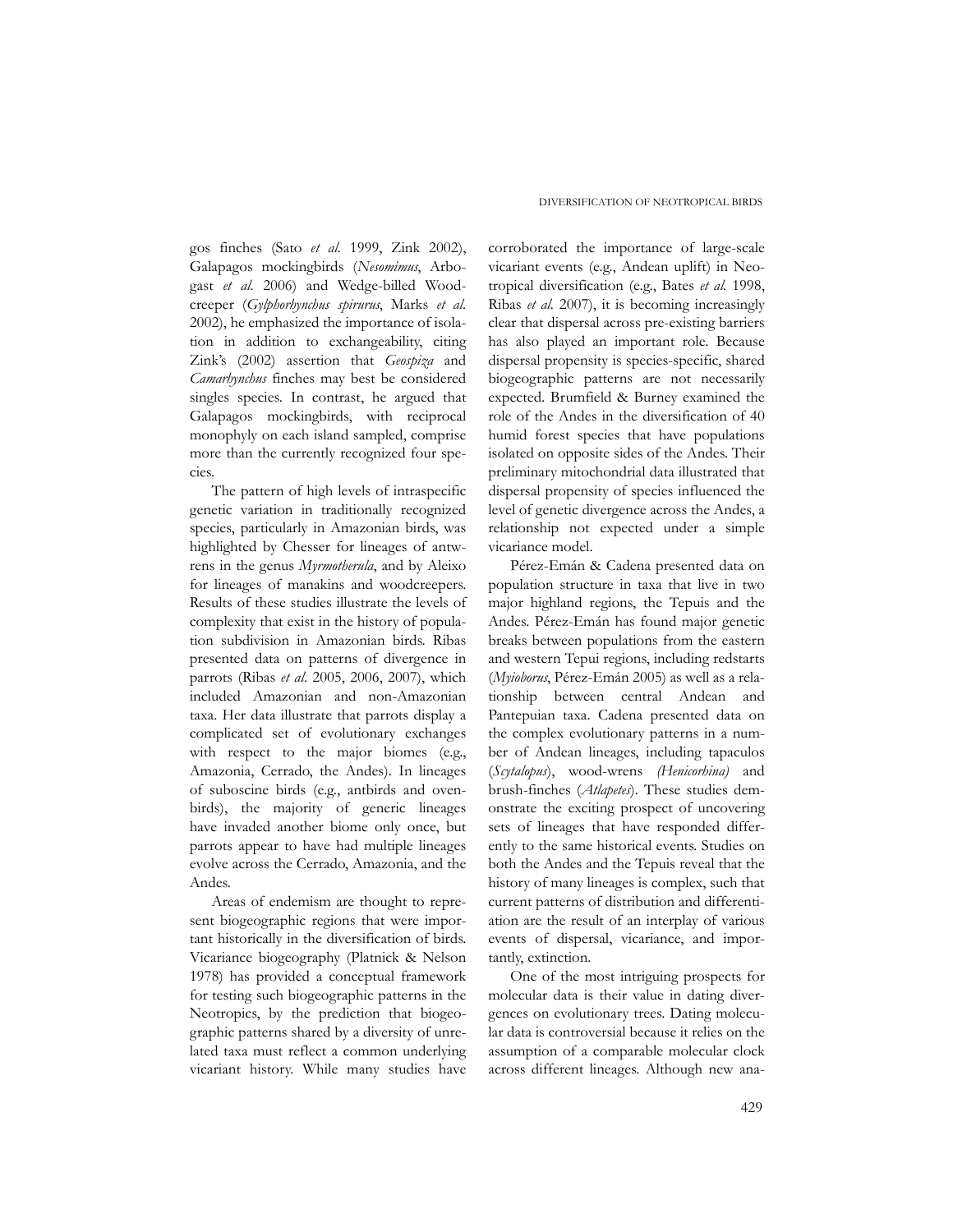#### BATES *ET AL.*

lytical methods allow one to relax this assumption, there is still the challenge of deciding what represents an appropriate calibration. For Neotropical birds, little is known about the fossil record of most lineages; thus, hypotheses based on molecular clocks are the first data-rich methods to look at the timing of splits, and they are challenging some traditional views, such as the Pleistocene being the primary period of divergence at the species level. Klicka *et al.* presented data on genetic structure from throughout the distribution of the House Wren (*Troglodytes aedon* complex) and their results provide evidence that extremely widespread taxa can be comprised of multiple lineages hypothesized to have diverged before the Pleistocene.

Tello and colleagues dated deep divergences throughout the New World suboscines, the lineage that contributes the most to the high levels of endemicity in the Neotropics, using penalized likelihood (Sanderson 2002). In uncovering the temporal patterns of lineage diversification, they tested if the resulting pattern fits a model of gradual lineage accumulation. The results supported a global pattern of constant diversification with low extinction for the New World suboscines in the time between 60 to 10 MYA. However, when partitioned by families, the results showed a more complex pattern with cases of increase and decrease in diversification rates at different times. Their results will help our understanding of the history of suboscine diversification in the region beyond 5–10 MYA (i.e., the time when most intrageneric diversification is suggested to have occurred).

In a recent paper, Weir (2006) reviewed DNA sequence studies on a wide variety of Neotropical taxa and concluded that rates of lineage divergence (speciation) were greater in the Andes than in the lowlands. As interesting as this approach is, Ribas' analyses of multiple

lineages of lowland parrots suggests the overall patterns reported by Weir may be the result of a number of biases, including a lack of recognition of the degree of intraspecific genetic structure in the lowlands. Again, given that the fossil record is exceedingly sparse for Neotropical avian lineages, these data and the new analytical techniques being employed to analyze them are revolutionizing our understanding of the timing and patterns of Neotropical divergence. This new understanding has implications for all other aspects of avian biology.

Looking to the future, these symposia illustrate where the field is now, but we are only scratching the surface of what these data can ultimately tell us about avian diversity in the Neotropics and the processes that have shaped such diversity. Most taxa have yet to be included in any molecular study. Phylogeographic analyses are still in their infancy, and many more detailed studies are needed at both regional and local scales using multiple types of markers to understand the role of barriers to gene flow and the prevalence and influence of dispersal. To date, most of the studies on Neotropical birds have studied mitochondrial DNA sequences. The breadth of concordant, well supported results with analytically tractable and useful amounts of variation across a fairly broad evolutionary scale suggests that mtDNA genes continue to be the most broadly comparable type of sequence data, but it is still desirable to gather independent molecular data sets and to compare and contrast molecular results with other types of data. In the future, our ability to work with additional types of molecular sequence data from the nuclear genome will allow researchers to uncover the molecular underpinnings of phenotypic variation (Cheviron *et al.* 2006). While there is still much to learn, molecules are unraveling previously unassailable mysteries about Neotropical evolution.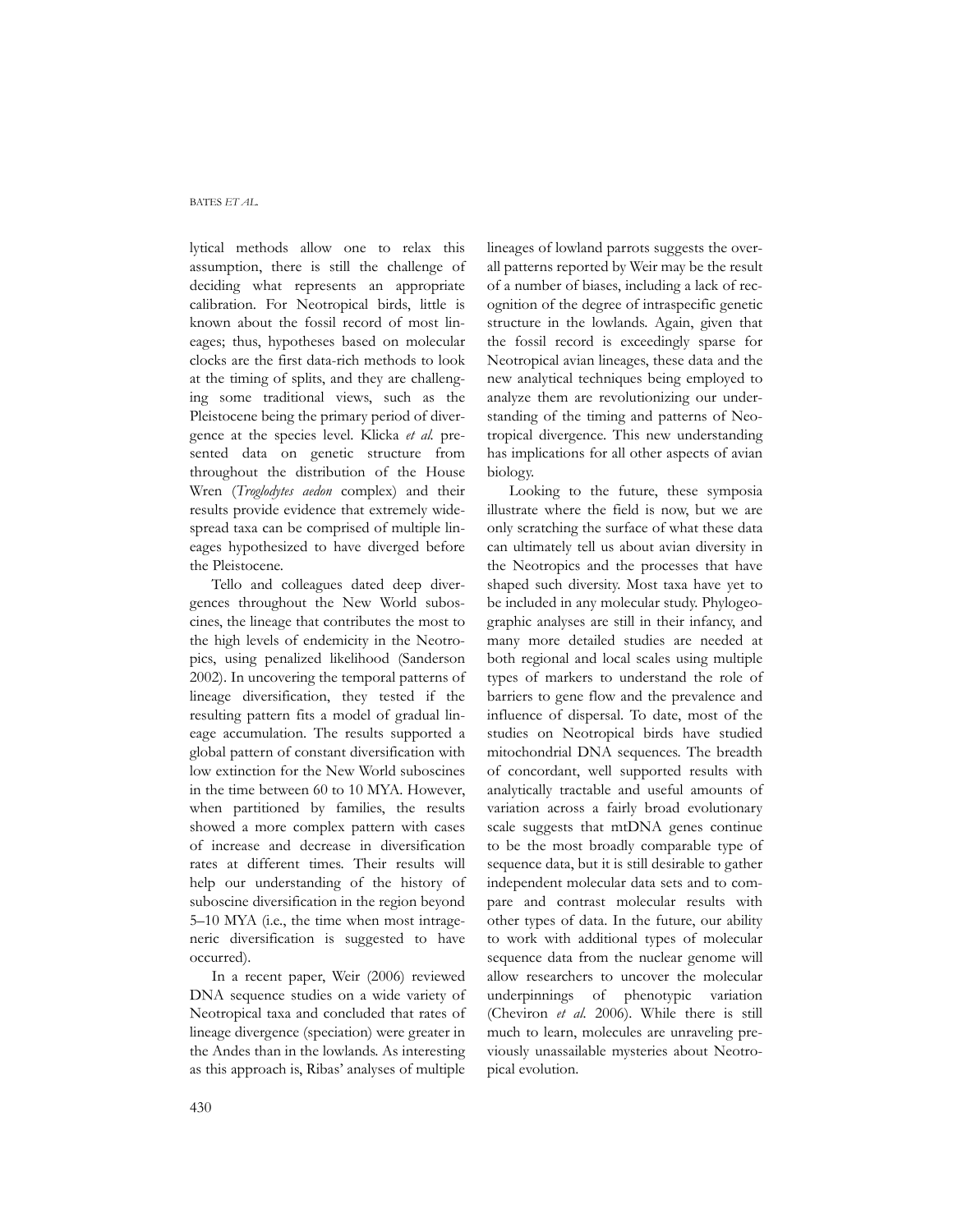# ACKNOWLEDGMENTS

We thank the NOC Scientific Program Committee for their organizing efforts for the NOC, and J. Pérez-Emán and C. Ribas for comments on a draft of this manuscript.

## REFERENCES

- Aleixo, A., T. Burlamaqui, E. Goncalves, & P. Schneider. 2006. Molecular systematics of the Ocellated Woodcreeper complex (Dendrocolaptidae) in tropical South America: Implications for taxonomy, conservation, and historical biogeography. J. Ornithol. 147: 125–126.
- Arbogast, B. S., S. V. Drovetski, R. L. Curry, P. T. Boag, G. Seutin, P. R. Grant, B. R. Grant, & D. J. Anderson. 2006. The origin and diversification of Galapagos mockingbirds. Evolution 60: 370–382.
- Barker, F. K. 2007. Avifaunal interchange across the Panamanian isthmus: insights from *Campylorhynchus* wrens. Biol. J. Linn. Soc. 90: 687– 702.
- Bates, J. M., S. J. Hackett, & J. Cracraft. 1998. Arearelationships in the Neotropical lowlands: An hypothesis based on raw distributions of passerine birds. J. Biogeogr. 25: 783–793.
- Bates, J. M., J. Haffer, & E. Grismer. 2004. Avian mitochondrial DNA sequence divergence across a headwater stream of the Rio Tapajos, a major Amazonian river. J. Ornithol. 145: 199– 205.
- Bates, J. M., R. C. K. Bowie, D. E. Willard, G. Voelker, & C. Kahindo. 2004. A need for continued collecting of avian voucher specimens in Africa, or: Why blood is not enough. Ostrich 75: 187–191.
- Braun, M. J., M. L. Isler, P. Isler, J. M. Bates, & M. B. Robbins. 2005. Avian speciation in the Pantepui: the case of *Percnostola* [*Schistocichla*] *"leucostigma" saturata*. Condor 107: 329–343.
- Brumfield, R. T., & S. V. Edwards. 2007. Evolution into and out of the Andes: a Bayesian analysis of historical diversification in *Thamnophilus* antshrikes. Evolution 61: 346–367.
- Burns, K. J., & K. Naoki. 2004. Molecular phylogenetics and biogeography of Neotropical tana-

gers in the genus *Tangara*. Mol. Phylogenet. Evol. 32: 838–854.

- Cadena, C. D., J. Klicka, & R. E. Ricklefs. 2007. Evolutionary differentiation in the Neotropical montane region: Molecular phylogenetics and phylogeography of *Buarremon* brush-finches (Aves, Emberizidae). Mol. Phylogenet. Evol. 44: 993–1016.
- Chapman, F. M. 1917. The distribution of bird-life in Colombia. Bull. Am. Mus. Nat. Hist. 36: 1– 729.
- Chapman, F. M. 1923. Mutation among birds in the genus *Buarremon*. Bull. Am. Mus. Nat. Hist. 48: 243–278.
- Cheviron, Z. A., S. J. Hackett, & R. T. Brumfield. 2006. Sequence variation in the coding region of the melanocortin-1 receptor gene (MC1R) is not associated with plumage variation in the Blue-crowned Manakin (*Lepidothrix coronata*). Proc. Roy. Soc. B-Biol. Sci. 273: 1613–1618.
- Crandall, K. A., O. R. P. Bininda-Emonds, G. M. Mace, & R. K. Wayne. 2000. Considering evolutionary processes in conservation biology. Trends Ecol. Evol. 15: 290–295.
- Edwards, S. V., S. Birks, R. T. Brumfield, & R. Hanner. 2005. The future of avian genetic resources collections: archives of evolutionary and environmental history. Auk 122: 979–984.
- Isler, M. L., D. R. Lacerda, P. R. Isler, S. J. Hackett, K. V. Rosenberg, & R. T. Brumfield. 2006. *Epinecrophylla*, a new genus of antwrens (Aves : Passeriformes : Thamnophilidae). Proc. Biol. Soc. Wash. 119: 522–527.
- Marks, B. D., S. J. Hackett, & A. P. Capparella. 2002. Historical relationships among Neotropical lowland forest areas of endemism as inferred from mitochondrial DNA sequence variation in the Wedge-billed Woodcreeper (Dendrocolaptidae: *Glyphorynchus spirurus*). Mol. Phylogenet. Evol. 24: 155–167.
- McGuire, J. A., C. C. Witt, D. L. Altshuler, & J. V. Remsen, Jr. 2007. Phylogenetic systematics and biogeography of hummingbirds: Bayesian and maximum likelihood analyses of partitioned data and selection of an appropriate partitioning strategy. Syst. Biol. 56: 837–856.
- Moore W. S., A. C. Weibel, & A. Agius. 2006. Mitochondrial DNA phylogeny of the woodpecker genus *Veniliornis* (Picidae, Picinae) and related